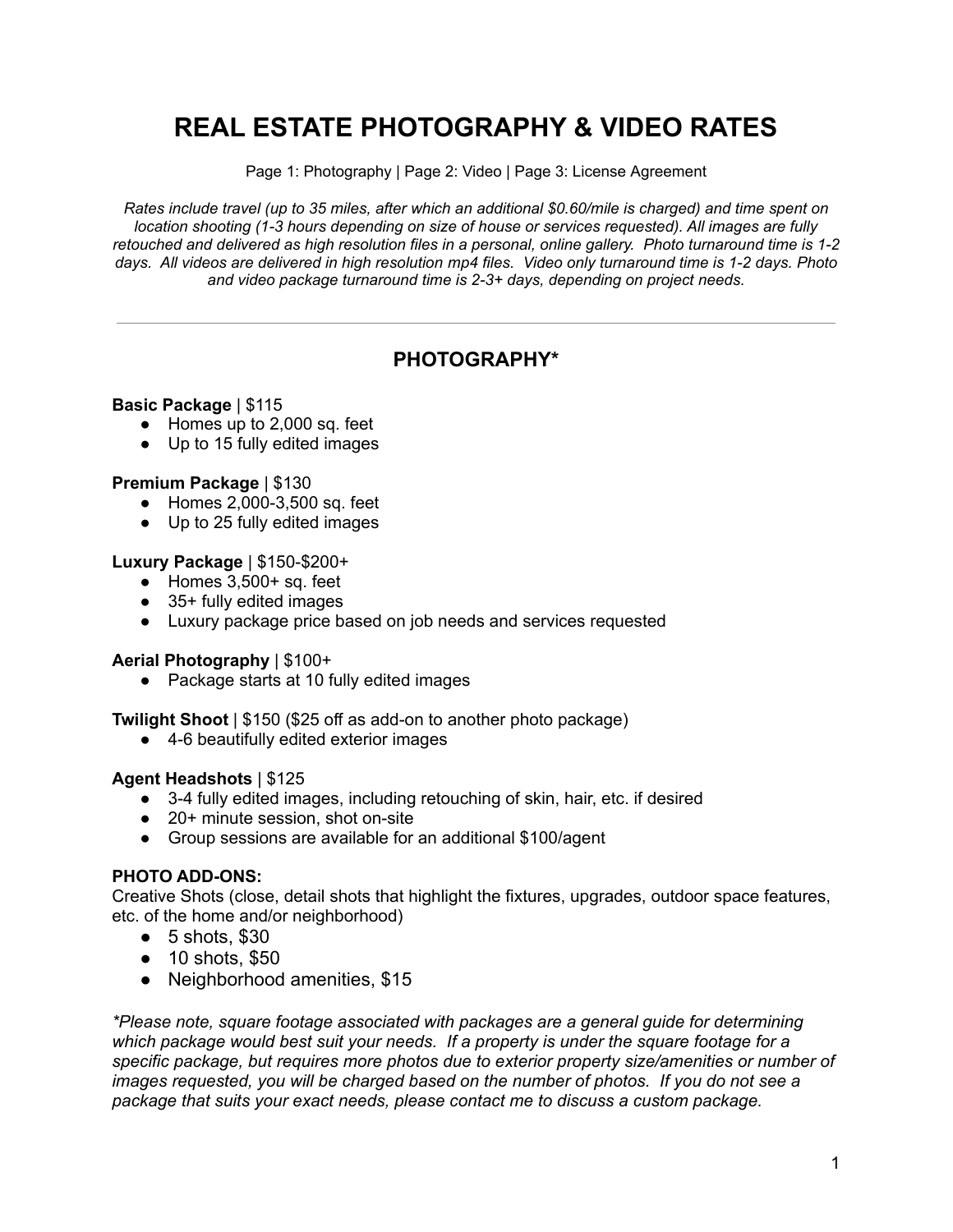## **VIDEO**

**Residential Walk-Through** | \$250+ (\$25 off for add-on with any photo package)

- 2+ minute video
- Combination of interior, exterior, and aerial video clips to give potential buyers a tour of the entire property
- Includes graphics (logo, address, basic home/contact info.) and music
- Price based on job needs and services requested

**Aerial Video** | \$175+ (\$25 off for add-on with any photo package)

- 30+ seconds of edited aerial footage of home exterior, land, and property amenities, set to music with descriptive text
- Price based on job needs and services requested

**Promotional Video** | \$250+ (see price breakdown below)

- Custom video to highlight products and services specific to an agent or agency
- May include clips of home or neighborhood tours, agent interview or feature, additional cast/crew, creative graphics and transitions, etc.
- $\bullet$  1-1.5 minute video, \$250
- 2 minute video, \$275
- For longer videos, please contact me for pricing